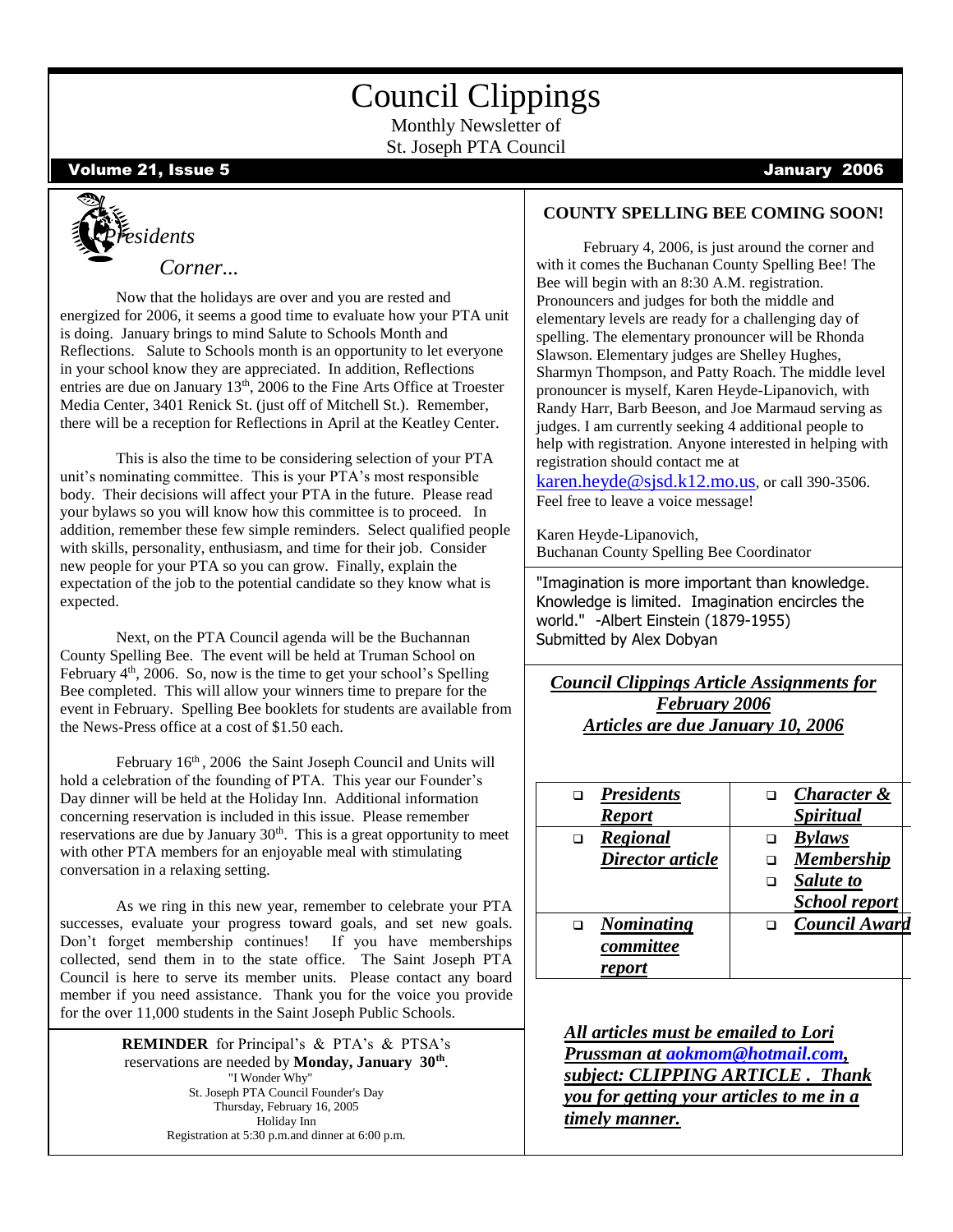

### **THE ST. JOSEPH PTA COUNCIL OUTSTANDING PRINCIPAL OF THE YEAR AWARD**

**Our school principals provide a great deal of leadership for the children, their families, staff, teachers, other principals of the St. Joseph School District, and our community. They deserve recognition for their dedicated efforts.**

The St. Joseph PTA Council (since 1994-95 school year) will honor one outstanding St. Joseph School District principal at the annual Founder's Day Banquet.

The principal must be nominated by a member of his or her PTA/PTSA unit and should be an exemplary individual for his/her peers.

The principal should actively encourage PTA/PTSA leaders in his or her school; use creativity in working with the school's unit; encourage PTA/PTSA membership; attend PTA/PTSA functions; encourage teachers and staff members from his or her school to be members of PTA/PTSA as well as encourage them to attend PTA/PTSA functions; and work for the overall betterment of PTA/PTSA.

Nomination forms for this award, MUST be received by the St. Joseph PTA Council Awards Chairman **NOT LATER THAN January 9, 2006**!! Please only one nomination per principal.

**Nominations are to be sent to: Kerry Funck**

**Skaith School**

Only the Award Winner will be announced at the PTA Founder's Day Banquet. He or she will receive a prestigious, engraved PTA Medallion Award and a financial stipend for his or her outstanding leadership in PTA/PTSA. The individual's name will also be put on display in the School Board Room of the St. Joseph School District.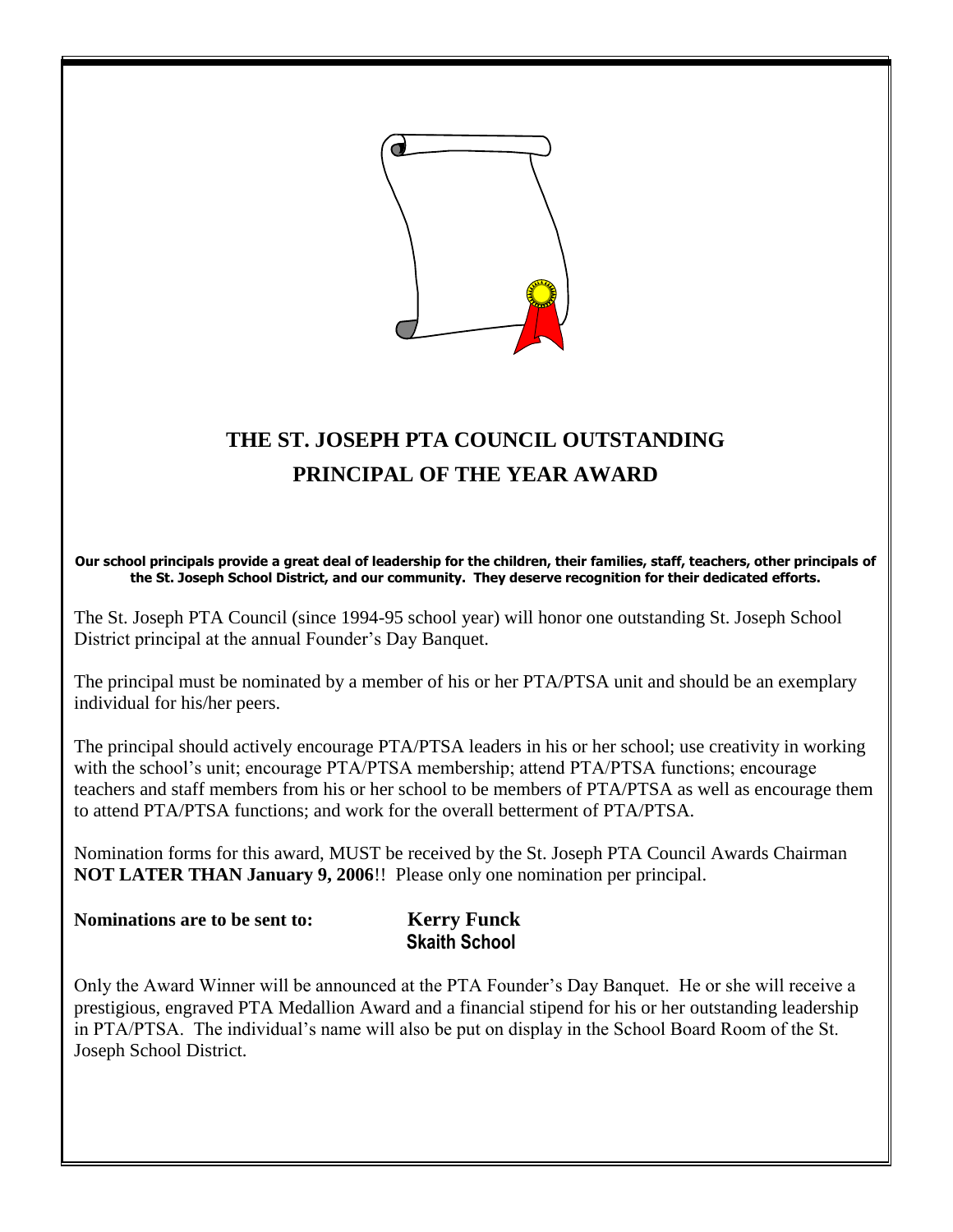| St. Joseph PTA Council<br><b>Outstanding Principal of The Year Award</b><br><b>Nomination Form</b>                                               |  |  |  |  |  |
|--------------------------------------------------------------------------------------------------------------------------------------------------|--|--|--|--|--|
| Nominator's name:<br>Nominator's home address:                                                                                                   |  |  |  |  |  |
| Nominator's work phone: home phone: home phone:                                                                                                  |  |  |  |  |  |
| Principal's name:<br>Principal's position in the PTA/PTSA                                                                                        |  |  |  |  |  |
| How my principal encourages individuals to become PTA/PTSA members and how my principal encourages<br>individuals to attend PTA/PTSA activities: |  |  |  |  |  |
|                                                                                                                                                  |  |  |  |  |  |
| Please list and explain THREE great ideas or things your principal has done at your school during this<br>school year.                           |  |  |  |  |  |
|                                                                                                                                                  |  |  |  |  |  |
|                                                                                                                                                  |  |  |  |  |  |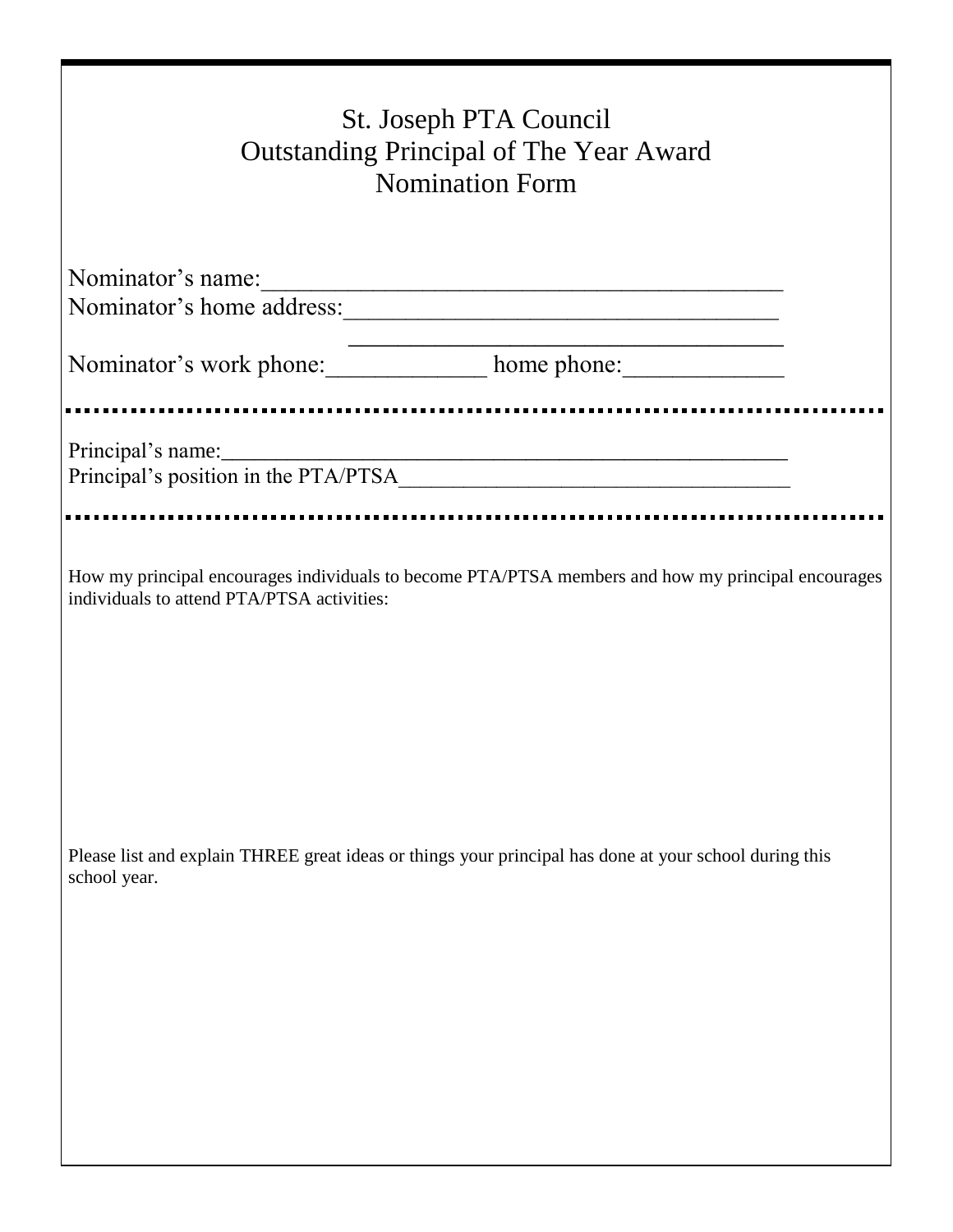

### *St. Joseph PTA Council Legislative Report December 5, 2005*

## **2006 Legislative Forums**

Monthly legislative forums will begin in January 2006. The dates of the forums are January 27, February 24, March 31, and April 28, 2006. The public is invited to attend and ask questions.

The forums will be held in Room 103 of Hillyard Technical Center. Each forum promptly begins at 4:15 p.m. and ends at 5:15 p.m. Traditionally attending are Senator Charlie Shields, Representative Ed Wildberger, Representative Dr. Rob Schaaf, and Representative Martin Rucker. In addition, a liaison for Congressman Sam Graves also attends the forum. The forum begins by a review of the week by each state senator and representative. Audience questions are then fielded by the moderator.

Refreshments are served. The St. Joseph PTA Council will provide the refreshments at the Friday, February 24, meeting. Volunteers are needed from PTA Council to serve as greeters. If you would like to assist, please email Sharon Kosek at [sharon.kosek@sjsd.k12.mo.us.](mailto:sharon.kosek@sjsd.k12.mo.us) Two greeters at each forum would be helpful.

Sharon Kosek, St. Joseph PTA Council Legislative Chair, will serve as the moderator for the Legislative Forums. \_\_\_\_\_\_\_\_\_\_\_\_\_\_\_\_\_\_\_\_\_\_\_\_\_\_\_\_\_\_\_\_\_\_\_\_\_\_\_\_\_\_\_\_\_\_\_\_\_\_\_\_\_\_\_\_\_\_\_\_\_\_\_\_\_\_\_\_\_\_\_\_\_\_\_\_\_\_\_\_\_\_\_\_\_\_\_\_\_\_

## **St. Joseph School District – Board of Education Candidates' Forum**

**Who: Anyone may attend When: Tuesday, March 21, 2006, 7 p.m. Where: Hillyard Technical Center; Room 103 What: Three, six-year terms are available on the St. Joseph School District Board of Education**

**Election: Tuesday, April 4, 2006**

Each of the qualifying candidates for the St. Joseph School District – Board of Education will be invited to participate in the St. Joseph School District – Board of Education – Candidates' Forum. The public is invited to hear what each of the candidate has to say. Candidates are given a few minutes at the opening of the forum to answer basic introductory questions before questions are asked of the audience.

The St. Joseph PTA Council hosts a St. Joseph School District Board of Education Candidates' Forum each time there is an election for Board members.

Sharon Kosek will serve as the moderator for the Candidates' Forum. For more information, contact Sharon Kosek at sharon.kosek@sjsd.k12.mo.us.

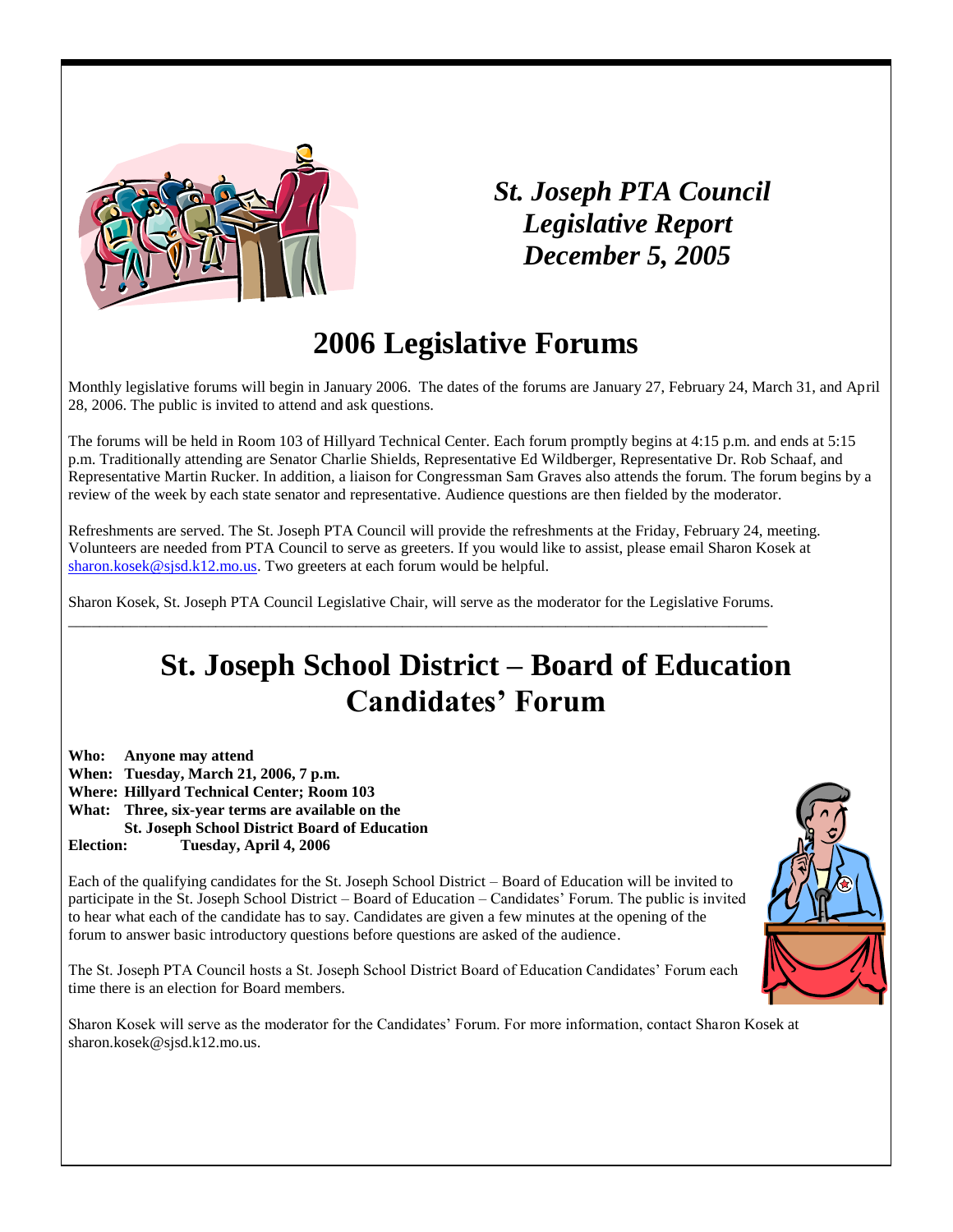## **Resolution**

## *In Celebration of Dr. Dan L. Colgan and his Dedication to Children and PTA*

- **WHEREAS**, one of the PTA purposes is to promote the welfare of children and youth in the home, school, community, and place of worship; and
- **WHEREAS**, PTA seeks to bring into close relation the home and the school, that parents and teachers may cooperate intelligently in the education of children and youth; and
- **WHEREAS**, the School District of St. Joseph has one of the highest performing school districts in the state having earned the state's "Distinction in Performance" award twice within the past few years; and
- **WHEREAS**, the School District of St. Joseph has been under the positive leadership of Dr. Dan L. Colgan as our Superintendent of Schools for 13 years taking our District to new levels of achievement during those years; and
- **WHEREAS**, Dr. Dan L. Colgan has been applauded across the state of Missouri for his positive relationship and mentoring of PTA units and members; and
- **WHEREAS**, the St. Joseph PTA Council has been blessed to have Superintendent Dr. Dan L. Colgan as a PTA member and caring and passionate supporter of all children; and
- **WHEREAS**, Dr. Dan L. Colgan has given tirelessly of his heart and soul to the children for whom he has been devoted;
- **THEREFORE**, be it resolved that the St. Joseph PTA Council, its 25 member units and its members, celebrate the many years of dedicated service and support that Dr. Dan L. Colgan has given to the School District of St. Joseph and the St. Joseph PTA Council, its units, and members.

Presented: December 5, 2005 St. Joseph PTA Council Executive Meeting Sharon G. Kosek, Legislative Chair Deb Conrad, President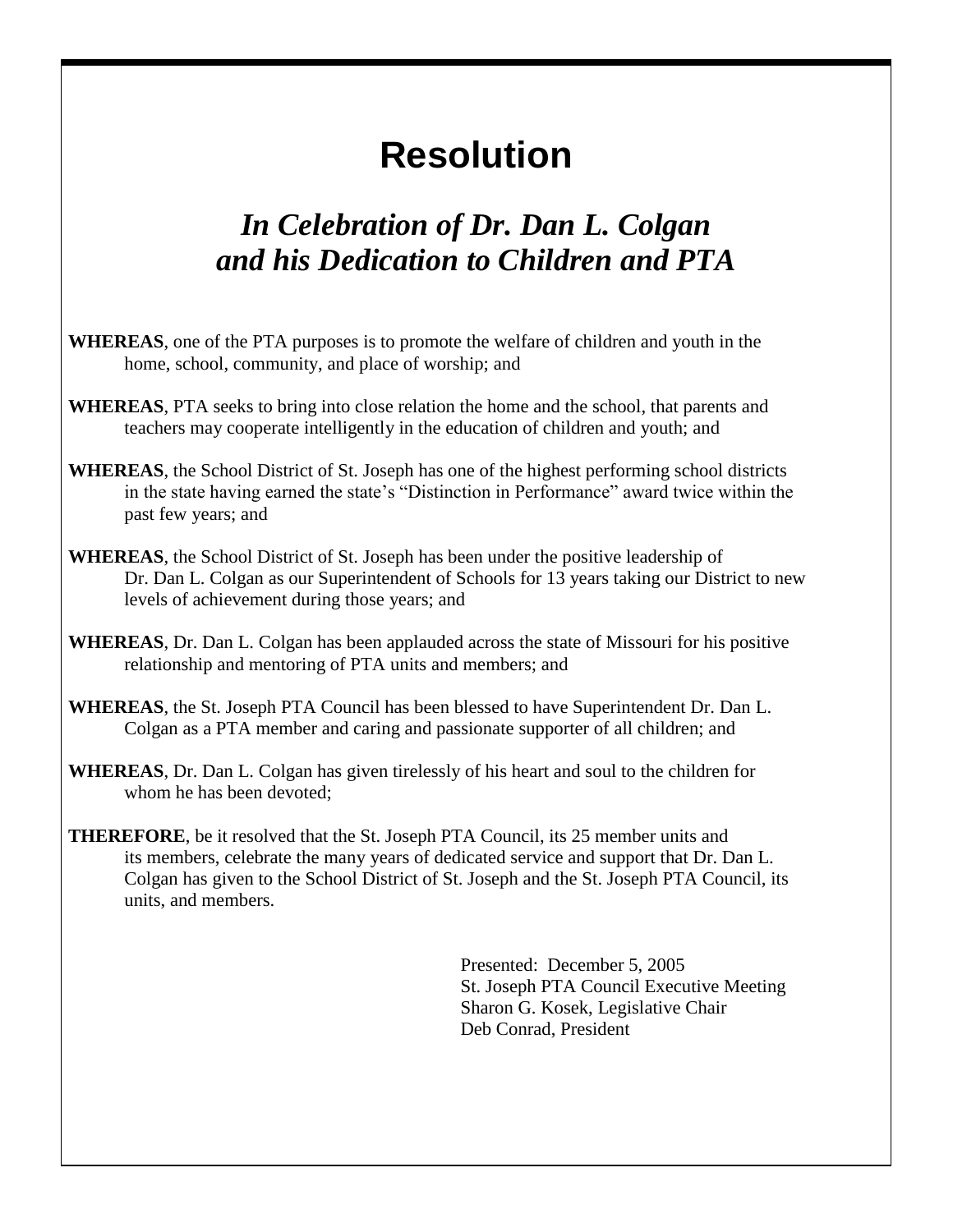### *The St. Joseph PTA Council Lifetime PTA Leadership Award*

## **The Dr. Dan L. Colgan National PTA Foundation Award**

#### **Background:**

In order to keep the National PTA organization financially strong for generations to come, the National PTA started a Foundation.

At the 2005 National PTA Convention, the first National PTA Foundation Breakfast was held. This activity helped to initiate the idea of making gifts to the National PTA Foundation to keep PTA a strong organization for the future. Please see www.pta.org for additional information about the foundation.

The Dr. Dan L. Colgan National PTA Foundation Award is named after Dr. Colgan because of his strong support and positive relationship with the St. Joseph PTA Council, its units, and members as well as the Missouri PTA. Dr. Dan Colgan has been a model for superintendents across Missouri as a caring and passionate supporter of all children and PTA.

Dr. Colgan has served as the Superintendent of School District of St. Joseph for 13 years. During that time, he has successfully passed much needed levies and a bond issue, befriended thousands of St. Joseph residents, and given of his heart and soul to the children for whom he has been devoted.

#### **Award Information**:

The Dr. Dan L. Colgan National PTA Foundation Award, which is sponsored by the St. Joseph PTA Council, will donate \$250 each year to the National PTA Foundation in the name of a PTA leader who has given a lifetime of enthusiastic dedication to PTA.

It is hoped that other PTA units will follow the example of the St. Joseph PTA Council and begin a National PTA Foundation Award in their schools. PTA members are also encouraged to make donations to the National PTA Foundation.

The National PTA address is

National PTA 541 North Fairbanks Court - Suite 1300 Chicago, IL 60611-3396 Phone: (312) 670-6782 Toll-Free: (800) 307-4PTA (4782) Fax: (312) 670-6783

Any PTA member may make a nomination for the Dr. Dan L. Colgan National PTA Foundation Award. Nominations are due the first day of the month of the Founders' Day Banquet. (For 2006, the deadline would be February 1.)

It is recommended that nominations be made to the St. Joseph PTA Council Awards Chair with the St. Joseph PTA Council Executive Officers Board making the decision as to the award winner. The presentation will be made at the Founders' Day Banquet each year. The winner will be presented an award as a keepsake. The first presentation will be made at the 2006 Founders' Day Banquet.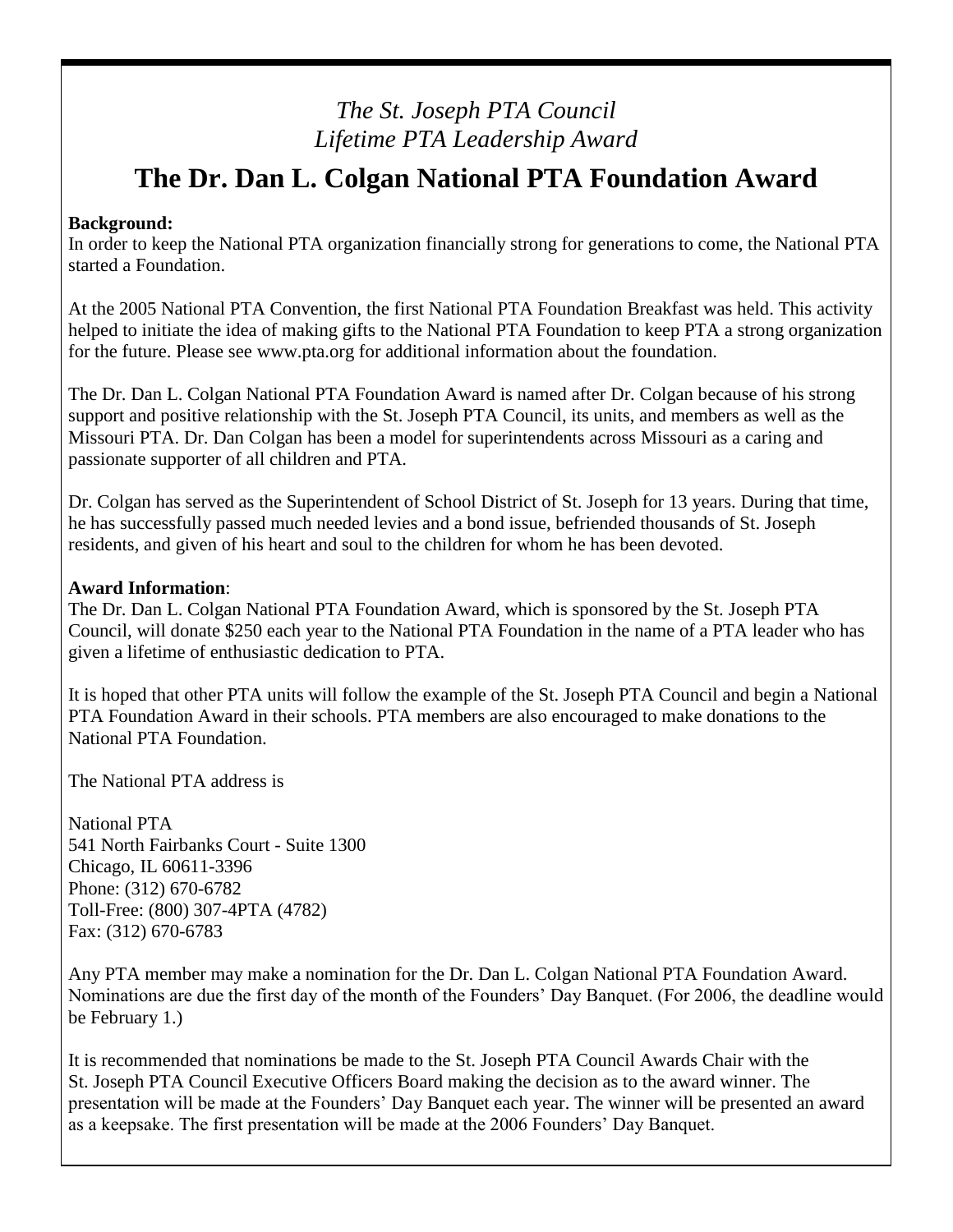| The St. Joseph PTA Council<br>Lifetime PTA Leadership Award<br>The Dr. Dan L. Colgan National PTA Foundation Award |                                                                                               |  |  |  |  |  |  |
|--------------------------------------------------------------------------------------------------------------------|-----------------------------------------------------------------------------------------------|--|--|--|--|--|--|
|                                                                                                                    |                                                                                               |  |  |  |  |  |  |
|                                                                                                                    |                                                                                               |  |  |  |  |  |  |
|                                                                                                                    |                                                                                               |  |  |  |  |  |  |
| (Please use this form or attach sheet with all necessary information.)                                             | Reason why the nominee should be awarded the Dr. Dan L. Colgan National PTA Foundation Award: |  |  |  |  |  |  |
|                                                                                                                    |                                                                                               |  |  |  |  |  |  |
|                                                                                                                    |                                                                                               |  |  |  |  |  |  |
|                                                                                                                    |                                                                                               |  |  |  |  |  |  |
|                                                                                                                    |                                                                                               |  |  |  |  |  |  |
|                                                                                                                    |                                                                                               |  |  |  |  |  |  |
|                                                                                                                    |                                                                                               |  |  |  |  |  |  |
|                                                                                                                    |                                                                                               |  |  |  |  |  |  |
|                                                                                                                    |                                                                                               |  |  |  |  |  |  |
|                                                                                                                    |                                                                                               |  |  |  |  |  |  |
|                                                                                                                    |                                                                                               |  |  |  |  |  |  |
|                                                                                                                    |                                                                                               |  |  |  |  |  |  |
|                                                                                                                    |                                                                                               |  |  |  |  |  |  |
|                                                                                                                    |                                                                                               |  |  |  |  |  |  |
|                                                                                                                    |                                                                                               |  |  |  |  |  |  |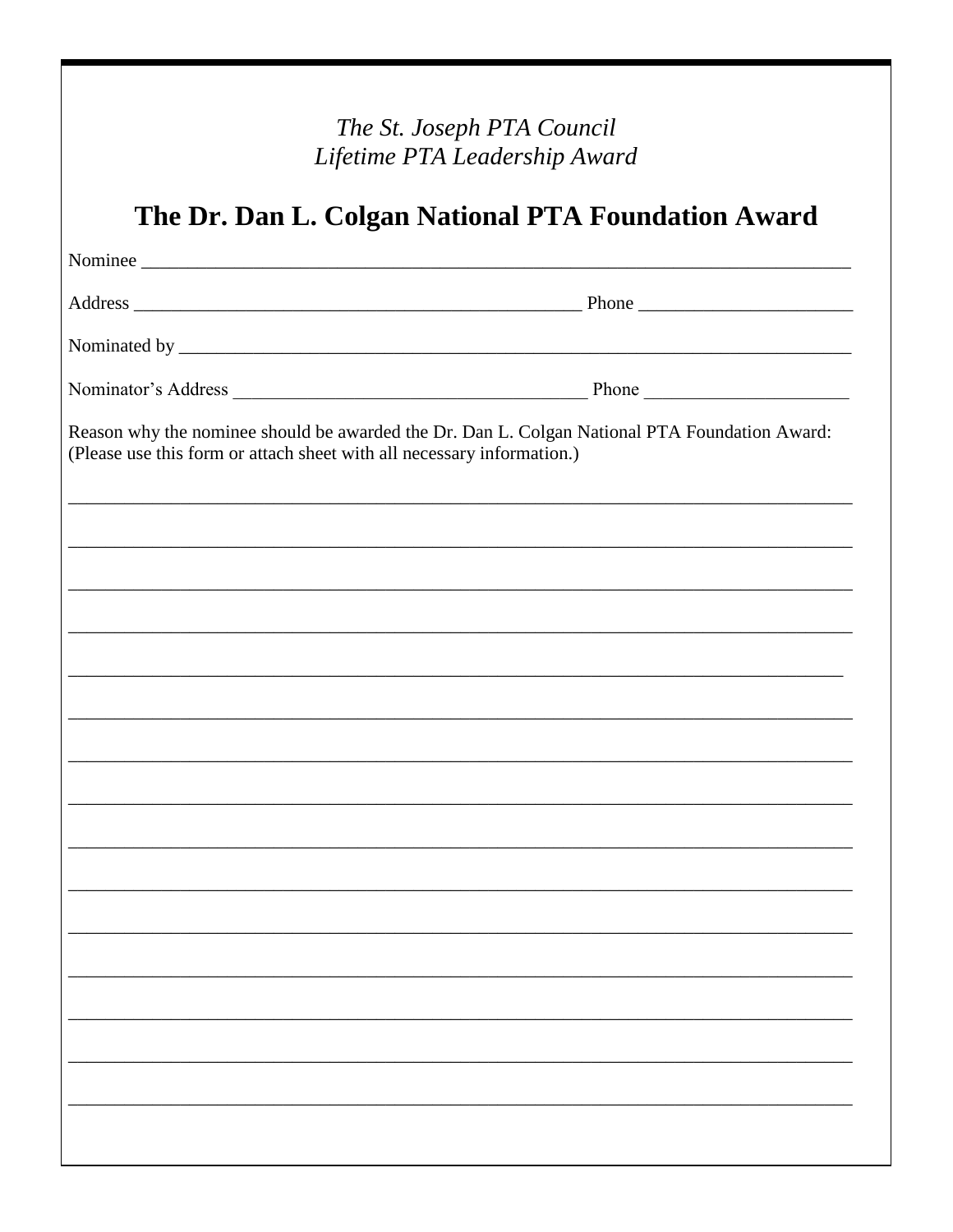## **Davis-Langemach PTA Council Award of Excellence**

### **Background**

The "Davis-Langemach PTA Council Award of Excellence" is named after Mrs. True Davis, Sr., and Mrs. Vernon Langemach, both highly admired St. Joseph ladies, who are past State PTA Presidents.

### **Determination of Winner**

The administrator, teacher, or staff member, who has been nominated, must have made a major difference in the life of a student of the St. Joseph School District. It should be something that will be of major impact in the child's life and must have taken place between the first day of school and the last day of school.

A nomination may be made by a parent/family member, administrator, teacher, staff person, or other adult community member. (No self nominations please.)

The administrator of the nominee as well as the nominating party must sign the form to assure validity.

**Each month one winner will be selected and recognized by the St. Joseph PTA Council. The winner will be awarded a certificate of recognition. In addition, a book valued at \$25 will be given in honor of the winner to the school where they are employed. If they are not employed at a school, then they may select which school will receive the book.**

An impartial panel of three individuals will determine the winners. The panel will include a school district official, a PTA Council representative, and a local parent.

Nominations submitted will be kept for consideration for that school year unless they are chosen as a winner.

The child's name will not be released to the public.

In order to be considered as the next month's award recipient, three copies of the nomination must be received by the  $20<sup>th</sup>$  of the previous month. The first award will be in September.

#### **Nominations should be sent to: Linda Peters**

 PTA Council Awards 406 Kentucky St. St. Joseph, MO 64504



Thank you for your interest!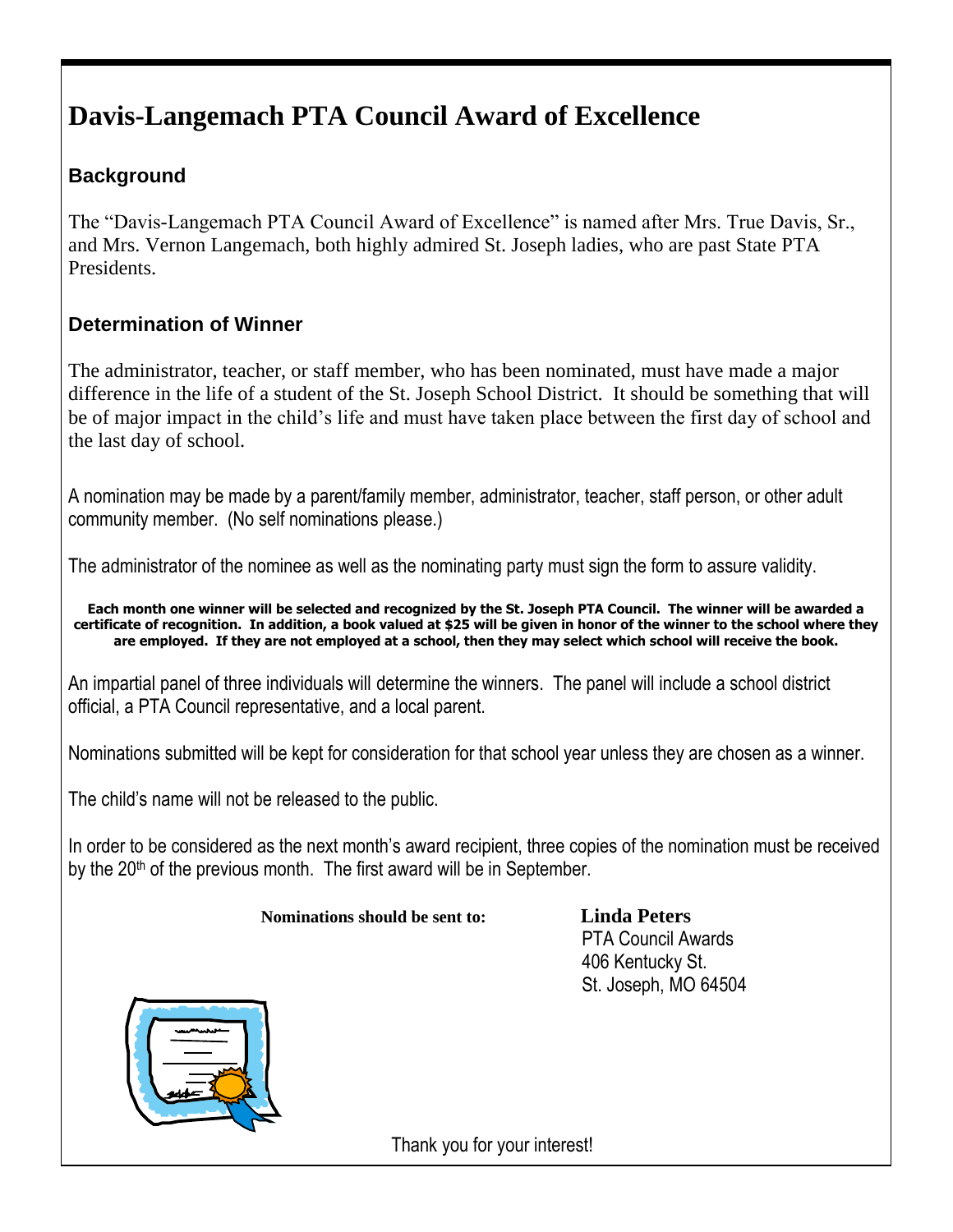|                                                   | DAVIS-LANGEMACH PTA COUNCIL AWARD OF EXCELLENCE |                                                                                   |
|---------------------------------------------------|-------------------------------------------------|-----------------------------------------------------------------------------------|
| NAME OF NOMINEE                                   |                                                 |                                                                                   |
|                                                   |                                                 |                                                                                   |
|                                                   |                                                 |                                                                                   |
|                                                   |                                                 |                                                                                   |
|                                                   |                                                 |                                                                                   |
|                                                   |                                                 |                                                                                   |
|                                                   |                                                 |                                                                                   |
|                                                   |                                                 |                                                                                   |
|                                                   |                                                 |                                                                                   |
|                                                   |                                                 |                                                                                   |
| MY NOMINEE MADE A DIFFERENCE IN A CHILD'S LIFE BY |                                                 | ,我们也不能在这里的人,我们也不能在这里的人,我们也不能在这里的人,我们也不能在这里的人,我们也不能在这里的人,我们也不能在这里的人,我们也不能在这里的人,我们也 |
|                                                   |                                                 |                                                                                   |
| (Please use back of page if necessary.)           |                                                 |                                                                                   |
|                                                   |                                                 |                                                                                   |
|                                                   |                                                 |                                                                                   |
|                                                   |                                                 |                                                                                   |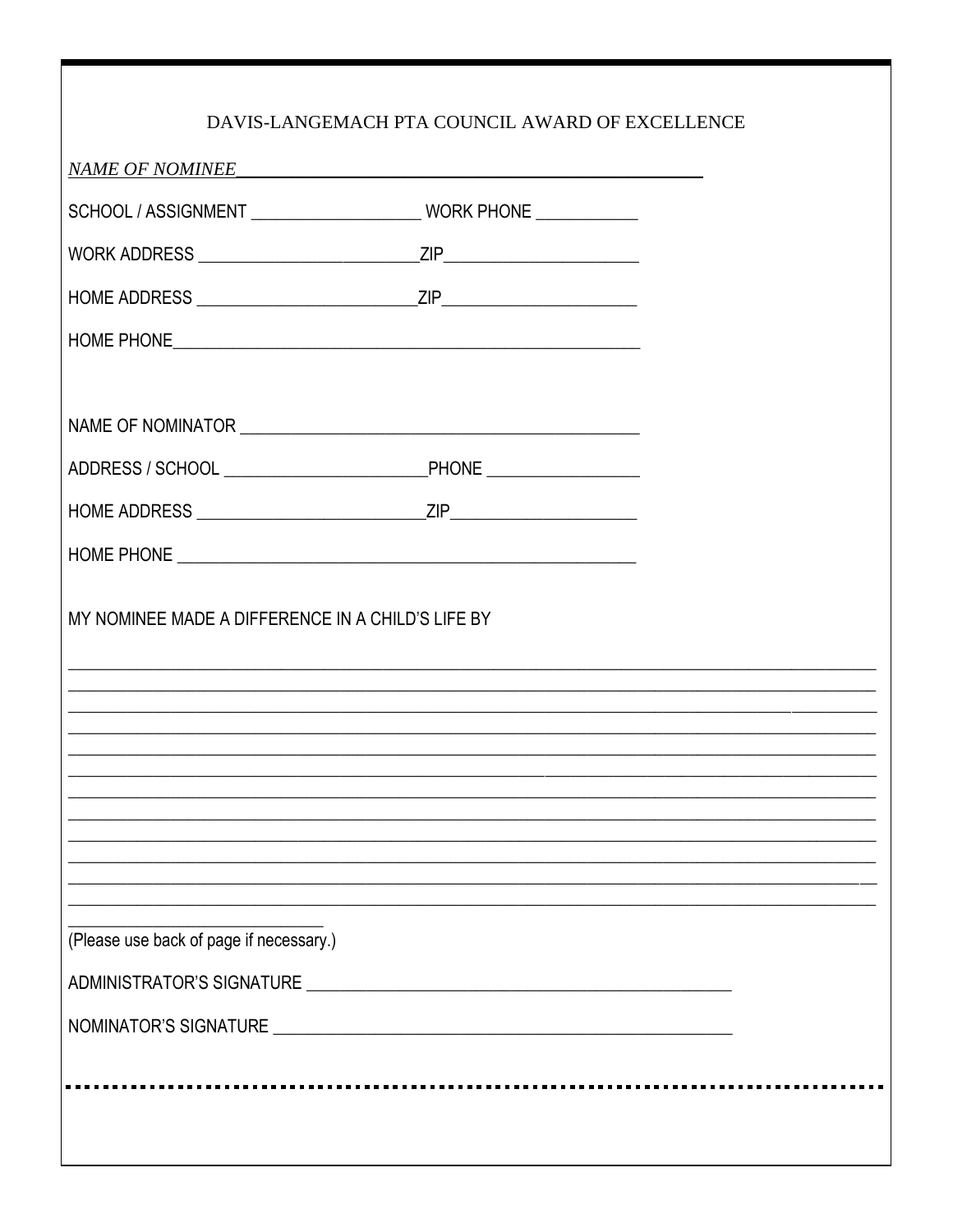| <b>St. Joseph PTA Council</b><br><b>Request/confirmation Form</b><br><b>For Button Machine</b> |                                                                                                                                  |  |  |  |
|------------------------------------------------------------------------------------------------|----------------------------------------------------------------------------------------------------------------------------------|--|--|--|
|                                                                                                |                                                                                                                                  |  |  |  |
|                                                                                                |                                                                                                                                  |  |  |  |
|                                                                                                |                                                                                                                                  |  |  |  |
|                                                                                                |                                                                                                                                  |  |  |  |
|                                                                                                |                                                                                                                                  |  |  |  |
| (Plastic Cover, Shell, Pin Back=1 Component)                                                   | Send request to: Jena Kirschner<br>1121 N. $18^{th}$ St.<br>St. Joseph, MO 64501<br>816-671-4410                                 |  |  |  |
|                                                                                                | jena.kirschner@sjsd.k12.mo.us                                                                                                    |  |  |  |
|                                                                                                |                                                                                                                                  |  |  |  |
| Send Bill To:                                                                                  | Make Checks Payable to: ST. JOSEPH PTA COUNCIL<br>Send Payment to: St. Joseph PTA Council<br>PO Box 1271<br>St. Joseph, MO 64501 |  |  |  |
|                                                                                                | For Council Use Only                                                                                                             |  |  |  |
| Button Machine reserved for<br><b>Confirmation Sent</b>                                        |                                                                                                                                  |  |  |  |
| Number of Components Issued<br>Number Returned<br>Number Used <u>@</u>                         | Total Due                                                                                                                        |  |  |  |
|                                                                                                | Confirmation                                                                                                                     |  |  |  |
|                                                                                                |                                                                                                                                  |  |  |  |